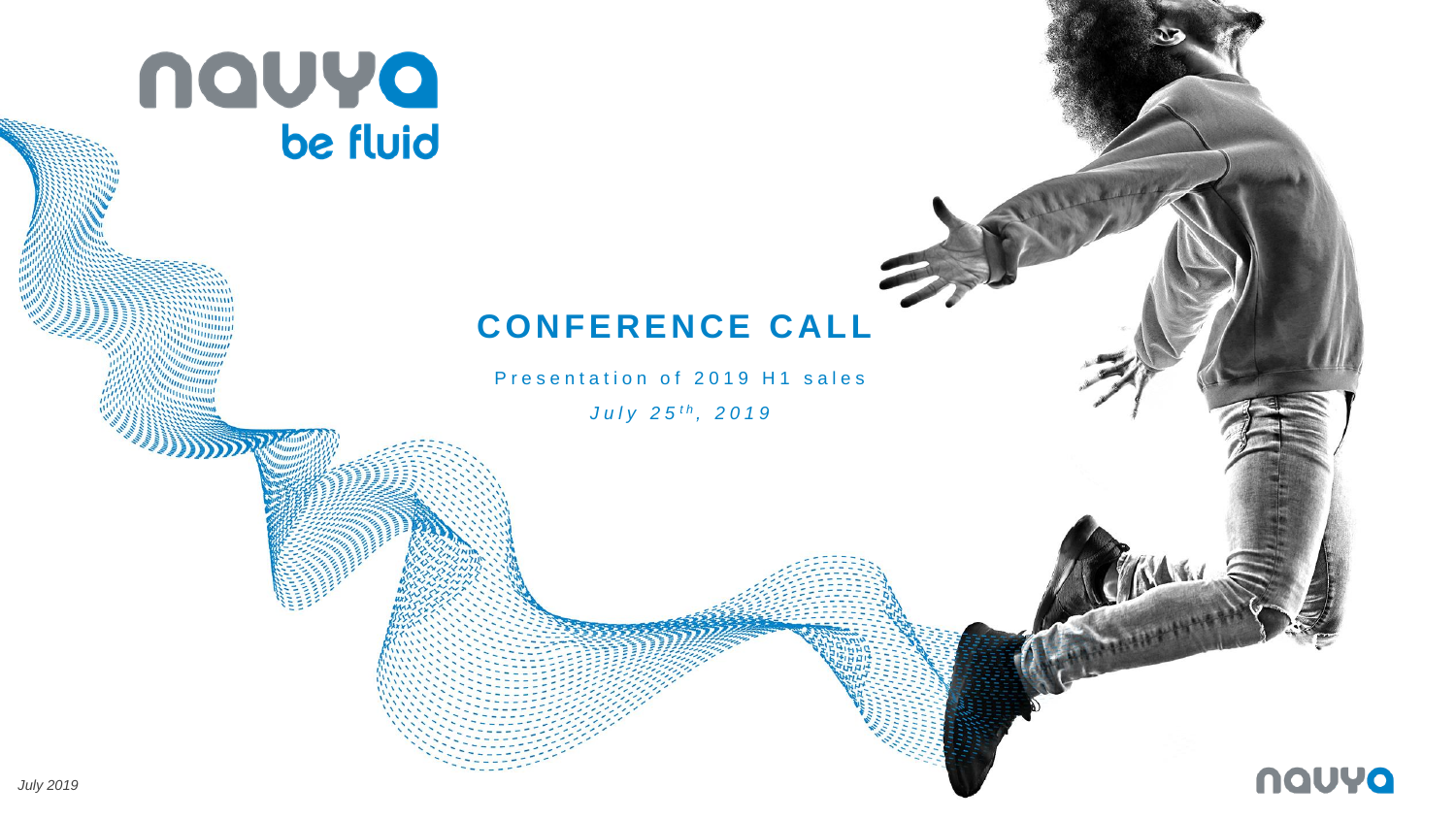

## **TODAY'S SPEAKERS**



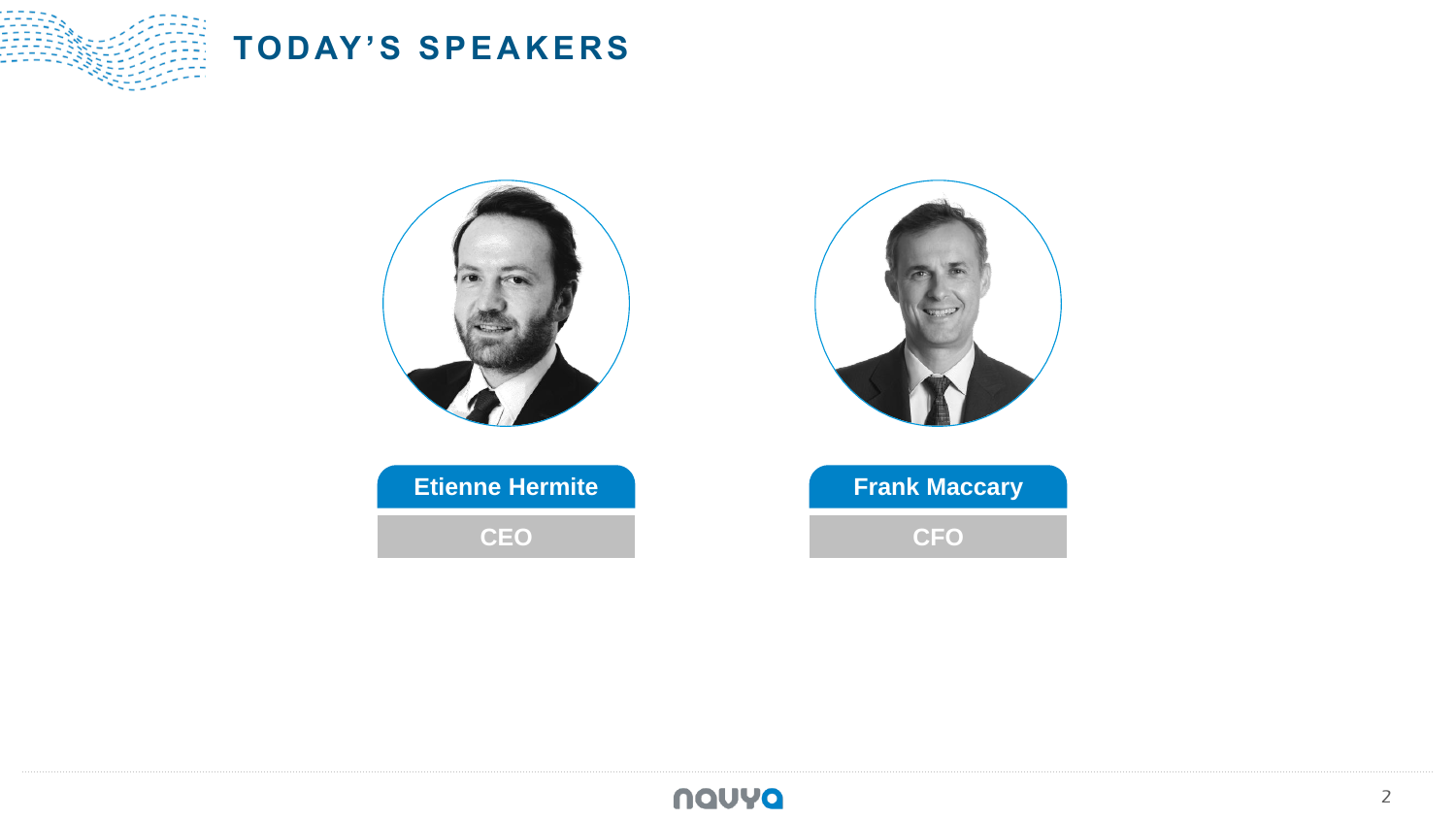

## **NAVYA IN H1 2019**

| <b>Innovation</b>             | Inauguration of NAVYA LAB, NAVYA's new R&D center in La Défense, one of the most important R&D centers in France totally<br>dedicated to autonomous vehicles<br><b>Significant improvement of NAVYA Drive software</b><br>Strengthening of the R&D, test & safety team: +17 people vs. H1 2018 (+20%)                                                                                                                                                                                     |
|-------------------------------|-------------------------------------------------------------------------------------------------------------------------------------------------------------------------------------------------------------------------------------------------------------------------------------------------------------------------------------------------------------------------------------------------------------------------------------------------------------------------------------------|
| <b>Product</b><br>development | Acceleration of NAVYA shuttle development in H1 2019: 70,000 km covered, 47 commissionings, average speed of<br>9.7 km/h <sup><math>(1)</math></sup><br>19 approvals for open road demonstrations, o/w 5 obtained in H1 2019 (Japan, Monaco, Norway, South Africa and Abu<br>Dhabi)                                                                                                                                                                                                       |
| <b>Partnerships</b>           | Partnership with <b>ESMO Corporation</b> (development in South Korea, Japan, China, joint R&D, optimization of production costs)<br>Partnership with <b>ESMO Corporation and SK Telecom</b> for the joint development of autonomous driving features using the 5G<br>technologies already deployed in South Korea<br>Distribution partnership with BEEP named as NAVYA's exclusive dealer in Florida<br>Autonom TRACT (partnership with Charlatte): first experimentation on private site |
| <b>Governance</b>             | <b>Appointment of Etienne Hermite as CEO</b>                                                                                                                                                                                                                                                                                                                                                                                                                                              |
| <b>Financing</b>              | Drawing of Tranche A of EIB financing $(\text{\textsterling}15m)$<br>Commitment by ESMO Corporation to subscribe to ORNANE for €20m                                                                                                                                                                                                                                                                                                                                                       |

*Note: (1) Compared to an average speed of 10.8 km/h for buses in Paris – Source: Le Parisien (April 2019)*

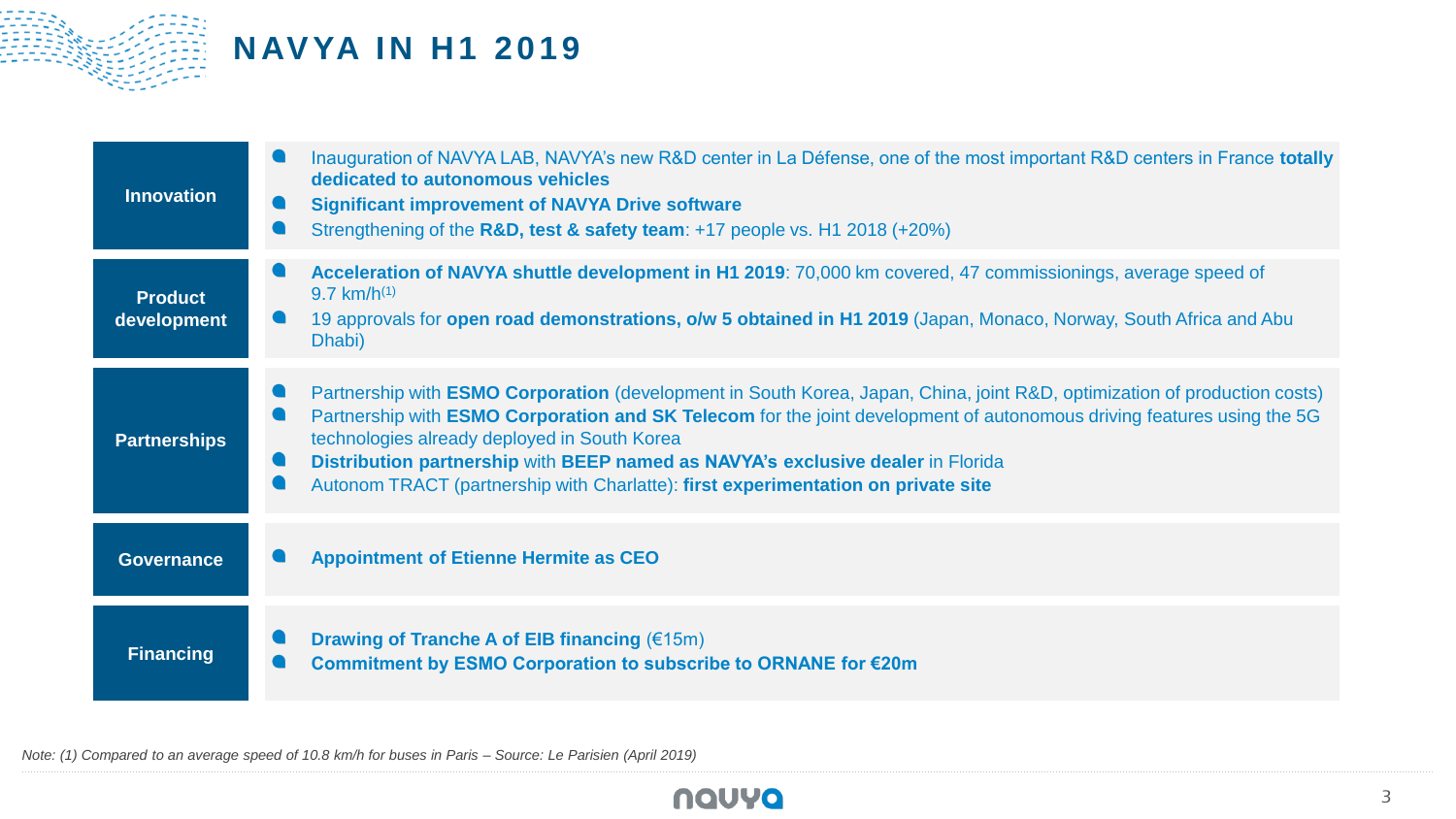

# **FOCUS ON PARTNERSHIP WITH ESMO CORPORATION**

#### In June 2019, NAVYA signed a MoU with ESMO Corporation for:

- The operational support and distribution of NAVYA products in exclusivity for South Korea and in some Asian countries, namely Japan and China
- The joint development of R&D activities
- An industrial partnership to optimize production costs

#### Commitment by ESMO Corporation to subscribe to ORNANE for €20m

- Issuance of 20 bonds repayable in cash and/or new/existing shares for a total of €20m
- $\blacksquare$  Maturity: 5 years
- Conversion ratio for the bonds set at  $\epsilon$ 2.75 **COL**
- Upon conversion, ESMO Corporation will hold c. 20% of NAVYA's share capital
- A partnership that confirms the added value of NAVYA's mobility solutions on a highpotential market
- Transaction subject to:
	- $\blacksquare$  EIB waiver
	- **Shareholders meeting approval**





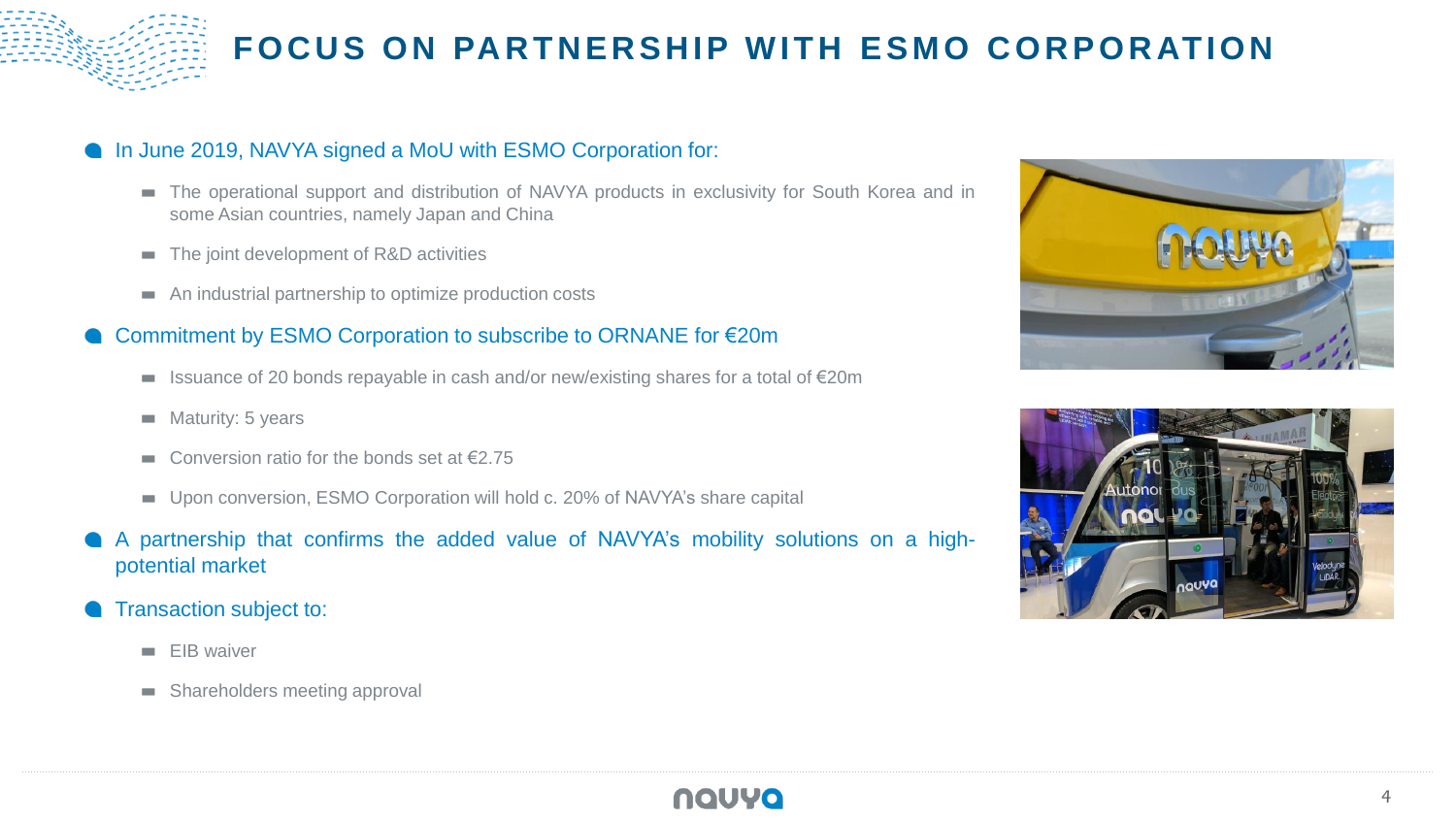

## **FOCUS ON PARTNERSHIP WITH ESMO CORPORATION AND SK TELECOM**

NAVYA signed a Memorandum of Understanding with ESMO Corporation and SK Telecom for the **joint development of autonomous driving features** using the **5G technologies** already deployed in South Korea



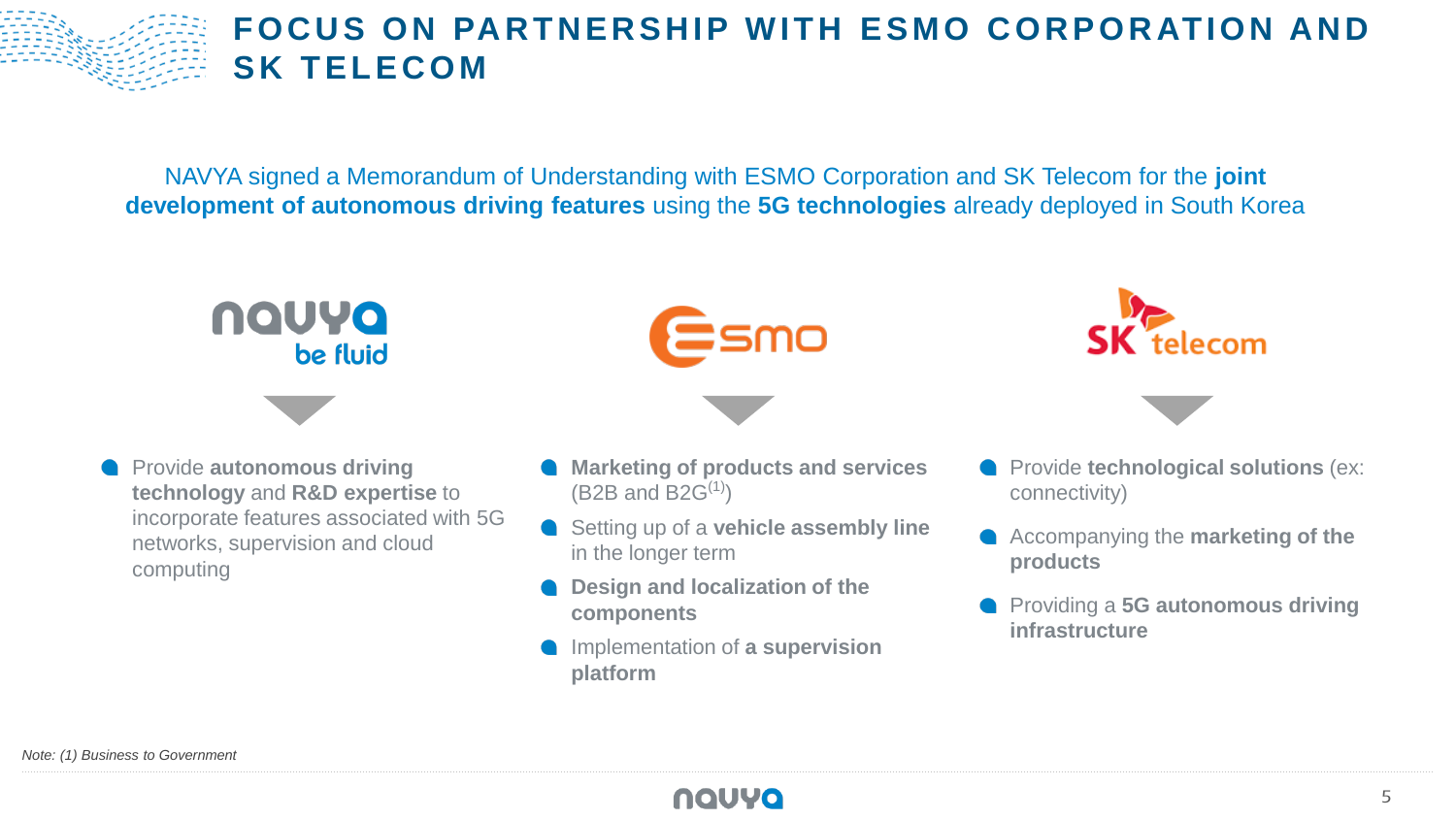

### **Market development NAVYA's position**

- $\bullet$  AD<sup>(1)</sup> roll-out is more complex than initially expected
	- **Regulation in progress**
	- Safety & homologation  $\sim$
	- Public acceptance  $\sim$
	- **E** "Level  $4^{n(2)}$  is the appropriate response for the next 24 months before the emergence of "Level 5"
- $\bullet$  AD<sup>(1)</sup> will be a key pillar of urban mobility
	- Strong support from public authorities: many initiatives and funds allocated
	- Numerous partnerships and M&A operations between start-ups and manufacturers
- Market take off will happen when safety driver is removed
	- Two addressable markets: Passengers and Goods & **Logistics**
	- Gradual implementation  $\sim$
	- NAVYA's initial vision, "Level 4" with low speed, geo-fenced, more valid than ever

- Rapid development that brings NAVYA at the forefront of AD<sup>(1)</sup> market
	- NAVYA, one of the only players to serve real customers  $\mathcal{L}$ in many countries, with real passengers under real conditions
	- Continuous improvement of systems  $\mathcal{L}_{\mathcal{A}}$
- NAVYA has been positioned on 3 segments of the value chain
	- Development of the Autonomous Driving software &  $\mathcal{L}$ sensor architecture
	- Design and manufacturing of vehicles m.
	- Roll-out, maintenance and supervision services **College**
- This broad value chain enabled to create and value NAVYA's expertise
	- Agility in R&D and in shuttle customization according to clients' requirements & feedback
	- Capability to easily deploy NAVYA'S AD system on 3rd **College** party vehicles (Charlatte)

*Notes: (1) Autonomous Driving / (2) Level 4 is the penultimate level before fully autonomous driving Level 5. In a limited context, and a pre-defined situation, the car is able to move without a driver.*

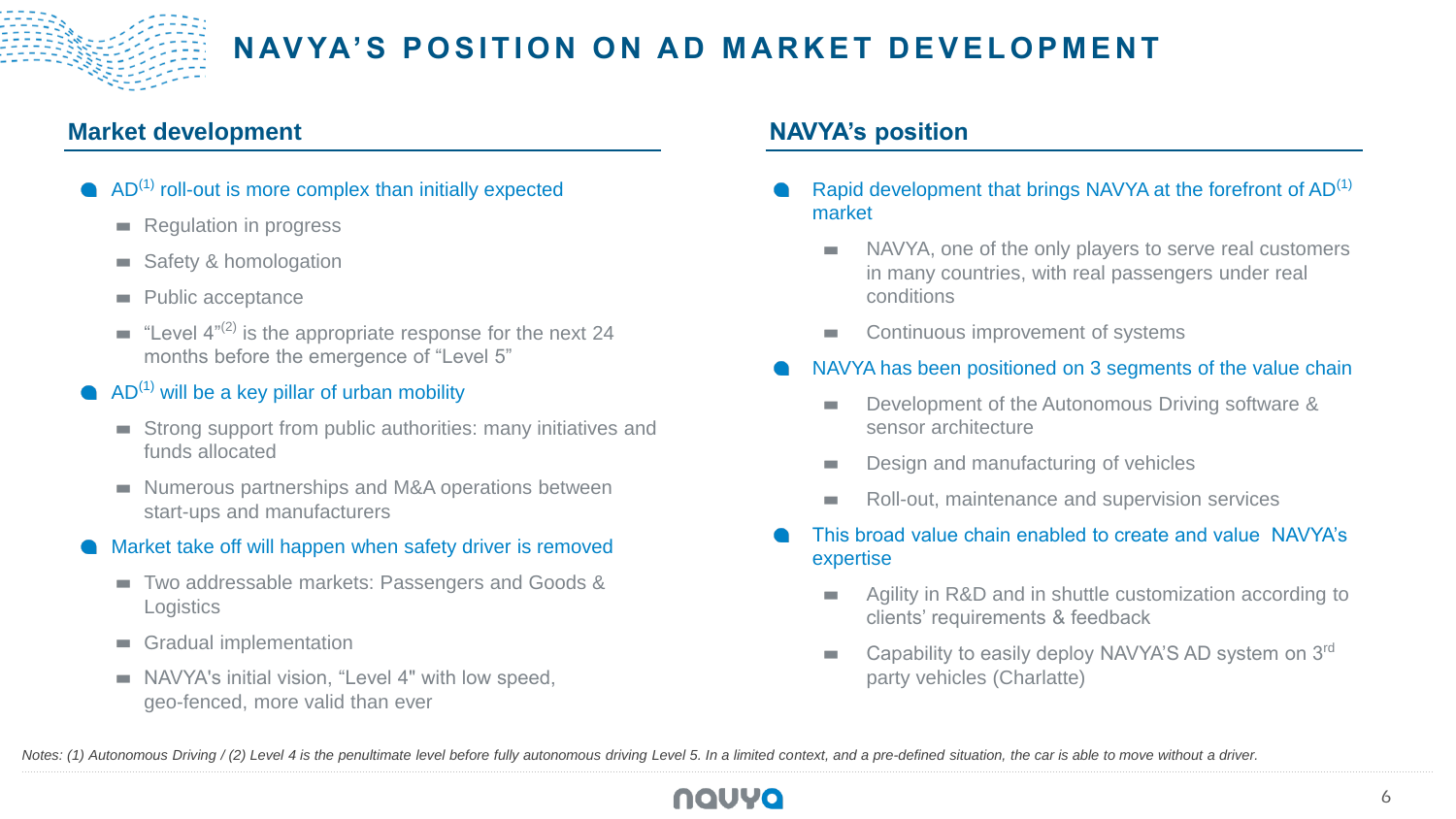

## **N AV YA'S MA R K E T S**



- **Level 4 will ramp up progressively**
	- **First in private roads, then public roads**
	- **From simple to more complex Operations**  $\mathcal{L}_{\mathcal{A}}$ **Domain Designs (ODD)**
- **Strong experience of NAVYA: ability to scale when market is ready to take off**

**A high potential segment**

- **Safety requirements are more straight forward than in passengers market segment**
- **Targeted markets:** harbors, agriculture, logistics, manufacturers
- **Shorter decision-making process** (no public authorities involved / private financing)
- Addition of small segments **which need to autonomise their businesses**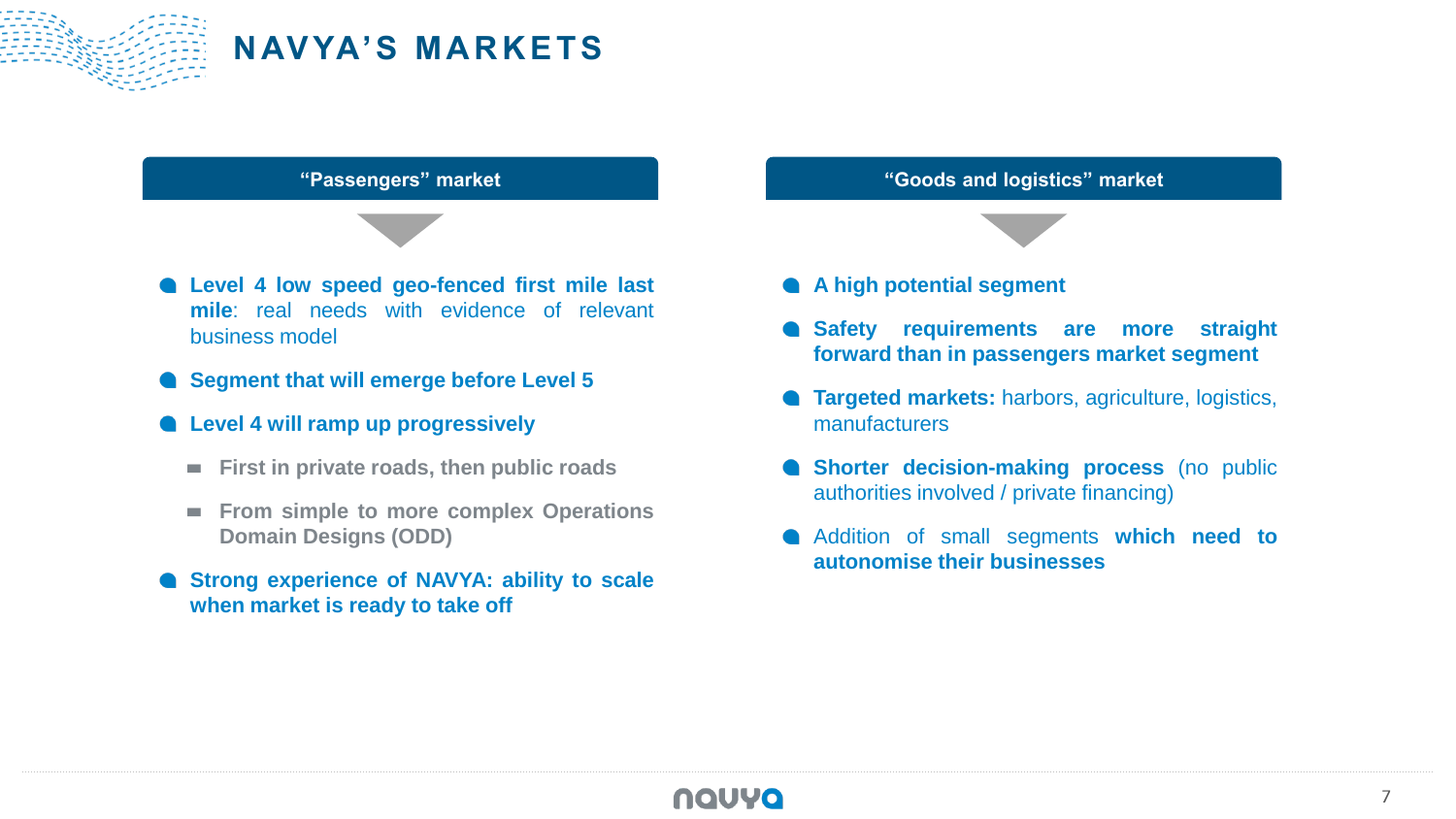

# **STRATEGIC ORIENTATIONS**

| <b>Mission</b>           | • NAVYA's ambition is to be the leading player in the supply of autonomous level 4 driving technologies<br>We engage a transition from being an integrated player to specializing supplying software and sensor<br>$\mathcal{L}_{\mathcal{A}}$<br>architecture<br>We integrate our systems in third party platforms & vehicles<br>m.<br>Our systems will interact with customer's autonomous fleet management systems<br>m. |
|--------------------------|-----------------------------------------------------------------------------------------------------------------------------------------------------------------------------------------------------------------------------------------------------------------------------------------------------------------------------------------------------------------------------------------------------------------------------|
| <b>Business</b><br>model | Revenues will be constituted by:<br>Engineering services related to the integration of NAVYA's AD system (software and sensors)<br>m.<br>Sale of the sensor architecture and AD system Licenses<br>m.<br>High value services (training, supervision, teleoperations, maintenance)<br>m.                                                                                                                                     |
| <b>Execution</b>         | Development of technological, industrial, distribution and local support partnerships for part of the services<br>(low-level maintenance, supervision, commissioning)<br>Reduction of Sales and Marketing costs excluding these partnerships<br>In this transition phase NAVYA will maintain the production of shuttles and other vehicle prototypes                                                                        |

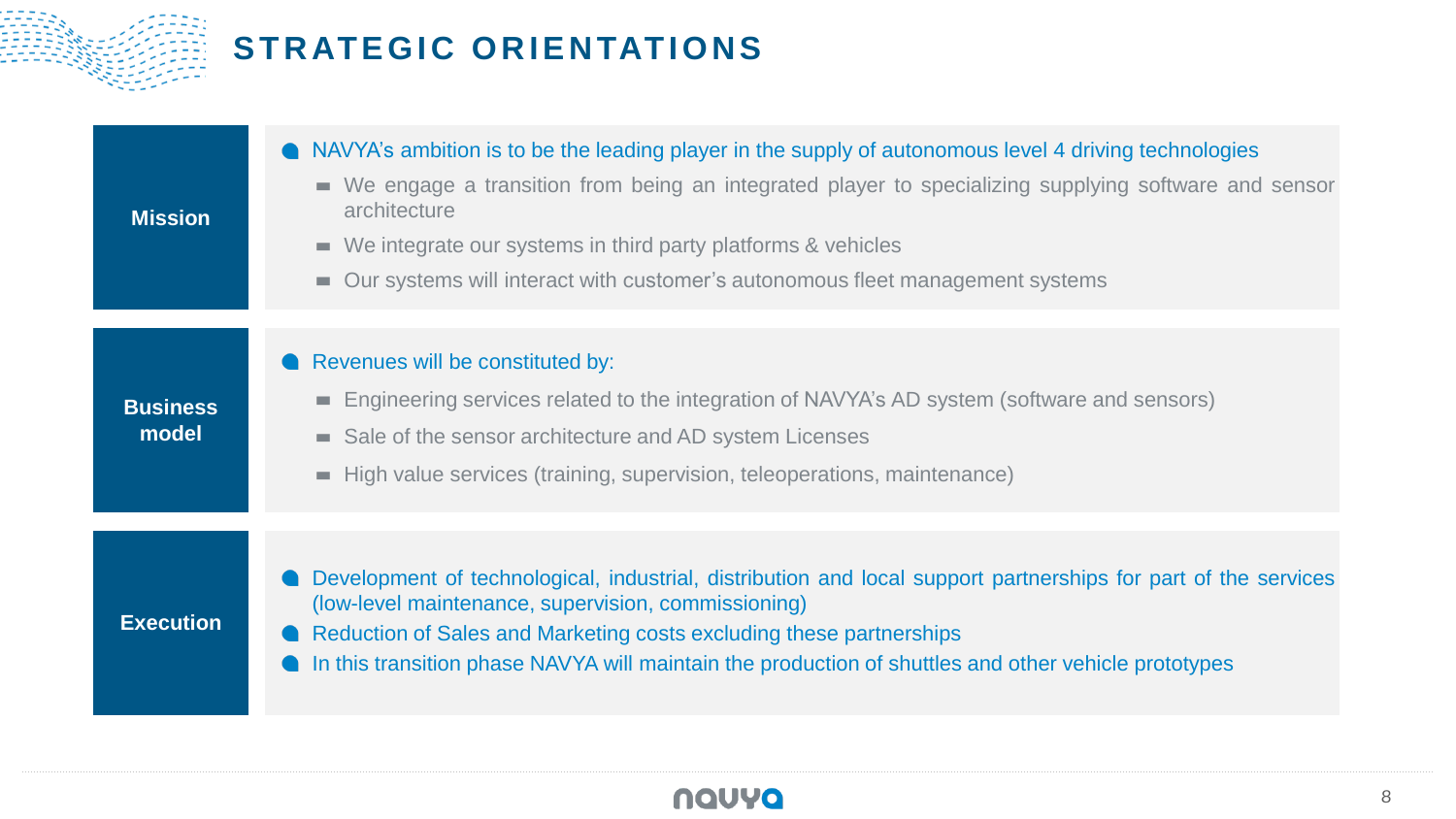

**In a market still in experimentation, NAVYA does not maintain its 2019-2021 financial guidance established during its IPO due to lack of visibility**

## **18-month operational targets**

- **Autonom TRACT test in H2 2019**
- Full autonom SHUTTLE and TRACT test in H1 2020 and H2 2020
- **Roll-out of NAVYA's technology on 1 to 2 additional** third-party platforms in 2020





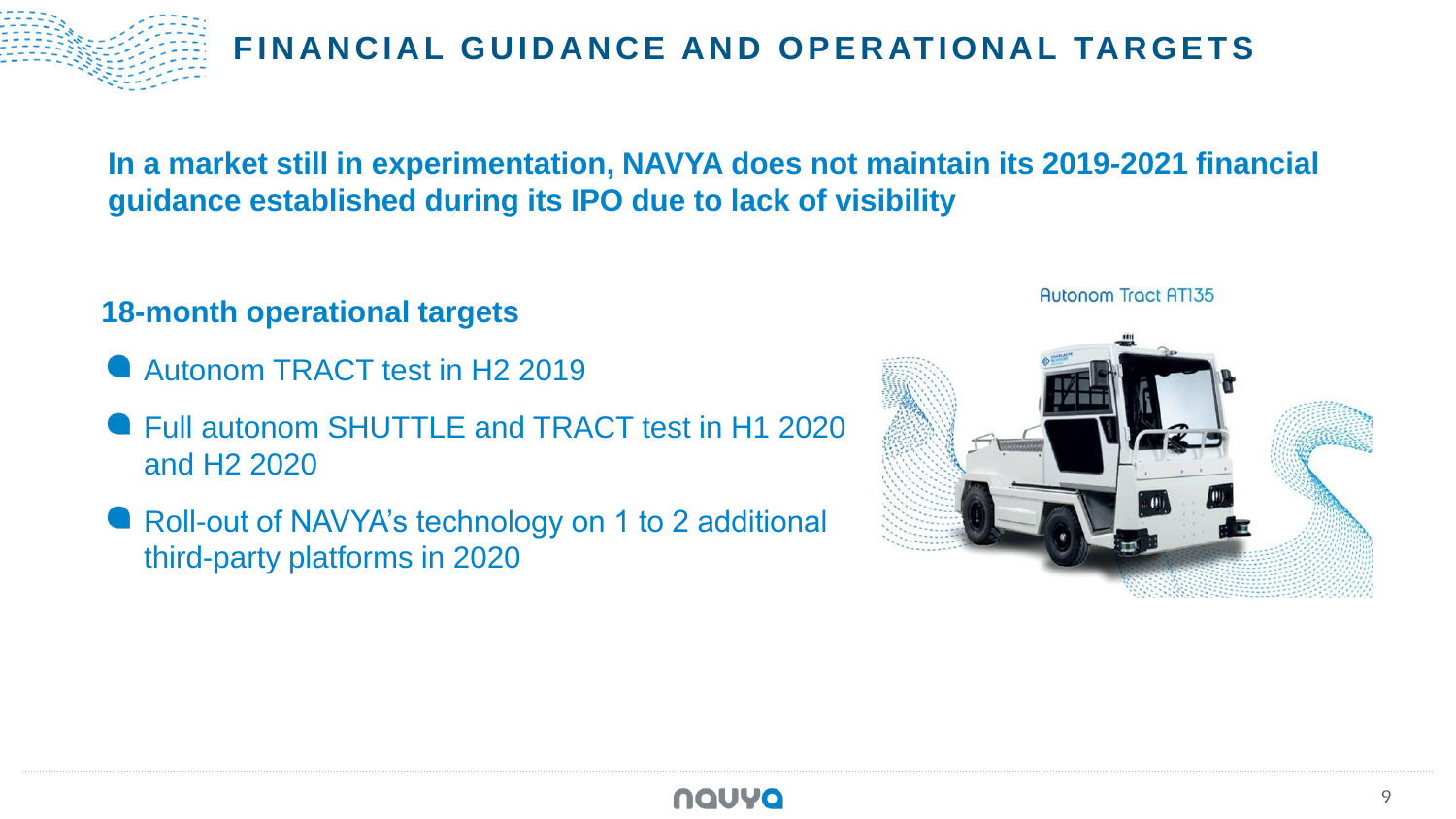**AUTONOM SHUTTLE SOLD EVOLUTION** 

## **Autonom Shuttle sold evolution** (Q/Q, Cumulative)



*Source: Company / Note: (1) H1 2018 benefited from 10 shuttles sold under H2020 European Project*